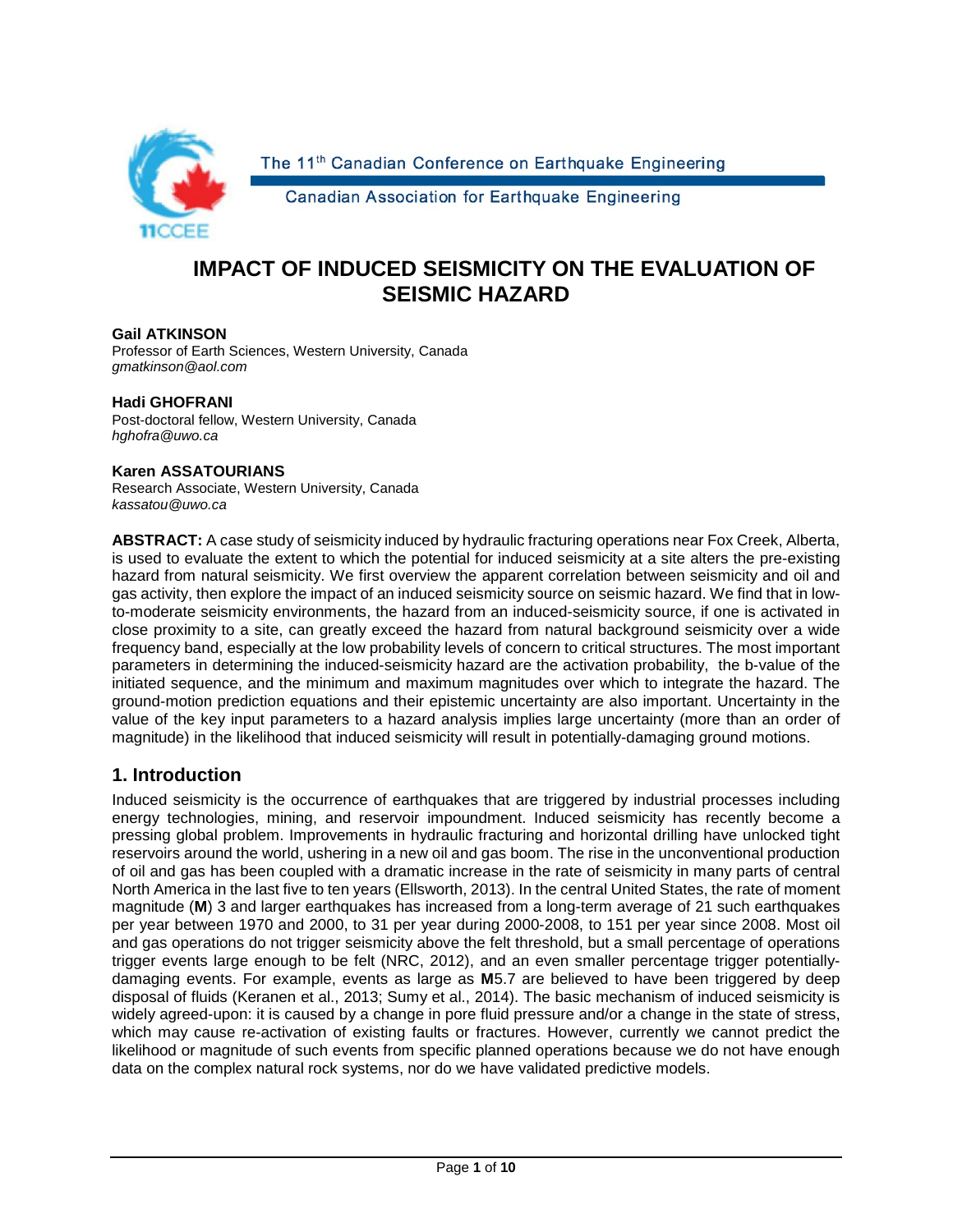Since about 2008, tight oil and gas reservoirs in western Canada have increasingly been developed by drilling wells horizontally through the reservoir rock, at depths of a few km, and using multi-stage hydraulic fracturing techniques to create new fractures in the reservoir, allowing hydrocarbons to migrate up the well bore. The horizontal segment of the well typically extends over a distance of ~1.8 to 3 km. A hydraulic fracture is a controlled, high-pressure injection of fluid and proppant to fracture the target formation.

Hydraulic fracturing in western Canada has in some instances been associated with significant induced seismicity. A series of earthquakes, the largest being **M**3.8, were triggered by hydraulic fracturing in the Horn River Basin of northeastern B.C. (B.C. Oil and Gas, 2012). In the last few years, several sequences of seismicity at the **M**>3 level have been induced by hydraulic fracturing in western Alberta and northeastern B.C. (Atkinson et al., 2015), with the largest events to date being just over **M**4. The maximum magnitude of the events that could be triggered is not yet known. One hypothesis holds that the maximum magnitude is limited only by the size of the fault that is re-activated (e.g. Petersen et al., 2015), while another postulates that the maximum magnitude will be limited by the cumulative volume of fluid injected into the area (e.g. McGarr, 2014).

In this paper, we explore the impact of induced seismicity on hazard at a site near Fox Creek, Alberta, using information from the new TransAlta/Nanometrics seismographic network, installed in 2014 in connection with the Canadian Induced Seismicity Collaboration at Western University (www.inducedseismicity.ca). Fox Creek makes a good case study because it is in an area of previously-low seismicity which suddenly became active in Dec. 2013, and has since hosted dozens of events of **M**>2.5, with observed events as large as **M**=3.9 The presumed cause of the seismicity is hydraulic fracturing, due to strong spatial and temporal correlation (Shultz et al., 2015). It is noteworthy that there are no disposal wells nearby, and therefore large-volume injection wells are not a potential cause for the induced seismicity. We first overview the apparent correlation between seismicity and oil and gas activity, then explore the impact of an induced seismicity source on seismic hazard. The focus here is on induced seismicity due to hydraulic fracturing in horizontal wells; we do not consider other potential induced-seismicity sources.

# **2. Spatial and Temporal Correlation between Earthquakes and Wells**

In Figure 1 we provide an overview of seismicity and the locations of hydraulically-fractured horizontal wells (HF wells) in western Alberta. Locations and magnitudes of earthquakes were obtained using catalogue information from the TransAlta/Nanometrics seismographic network in Alberta (available at www.inducedseismicity.ca), while the information on HF wells comes from the public records of the Alberta Energy Regulator (AER). Figure 2 shows the number of events and the number of HF wells since 2000 in Alberta. It is apparent that the number of HF wells increased greatly in western Alberta as of 2010, and as of 2013 there has been a marked increase of detected seismic events at the **M**>2 level. However, the number of seismographic stations has also increased since 2010, which is undoubtedly at least partly responsible for the increased number of **M**>2 events. It should be noted that the detection threshold is not as low as **M**2 in all parts of western Alberta, even today, so that the detected number of **M**>2 events should be considered as a lower bound on the number of **M**>2 events that actually occurred. It is interesting in Figure 2 that a small number of HF wells appears to be associated with a relatively large number of earthquakes.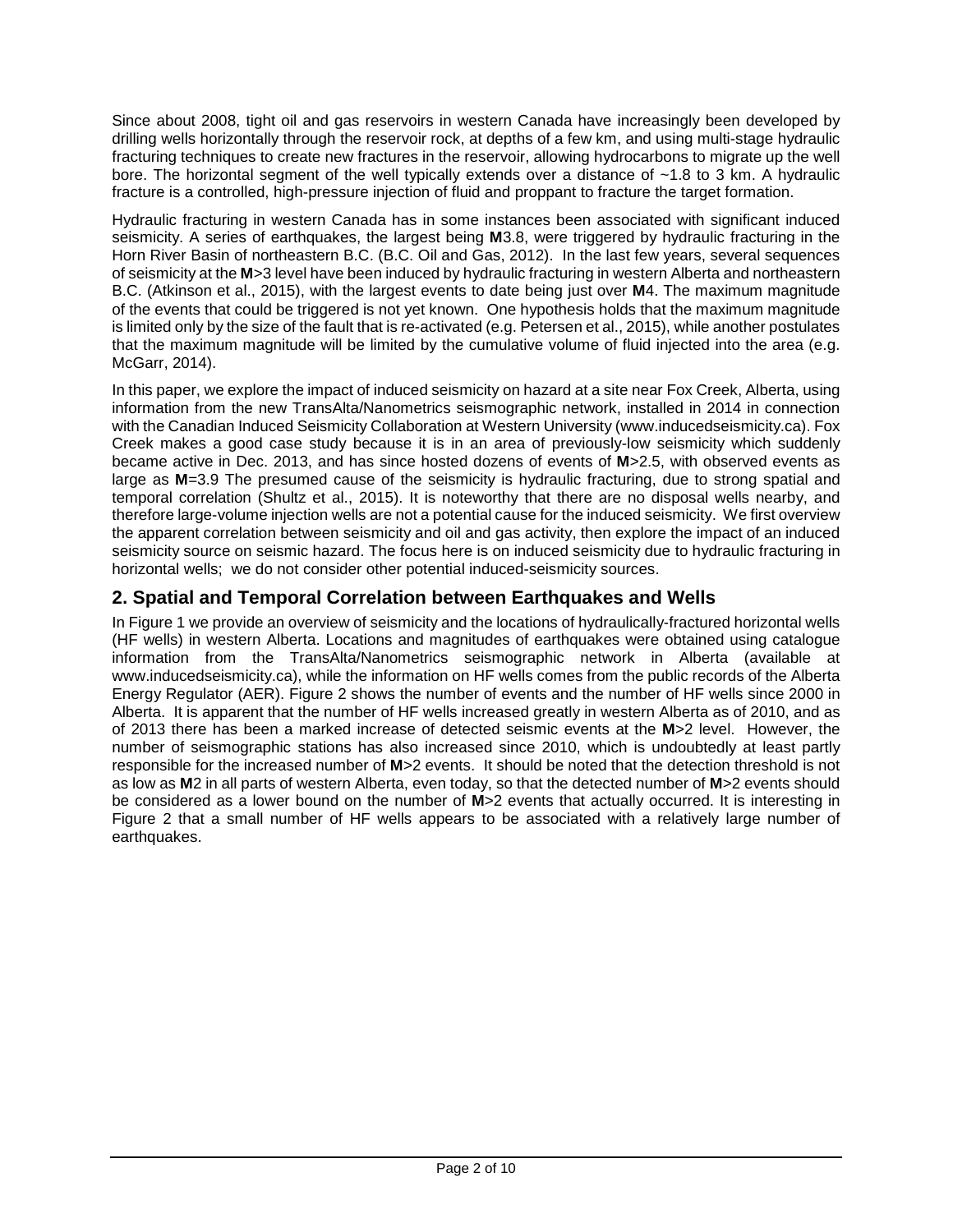

**Fig. 1 – Seismicity in Alberta of M>2 since 2007. Events are colour-coded based on their moment magnitude. Seismic stations from different networks shown by triangles. Grey dots are the location of hydraulically-fractured wells. Approximate trace of the Rocky Mountain deformation front is shown with black dashed line. Fox Creek area denoted by black dashed box.** 



**Fig. 2 – Number of seismic events of M>2 in comparison to the number of wells for the area shown in Fig. 1; the Fox Creek contributions are shown at the top of each bar.**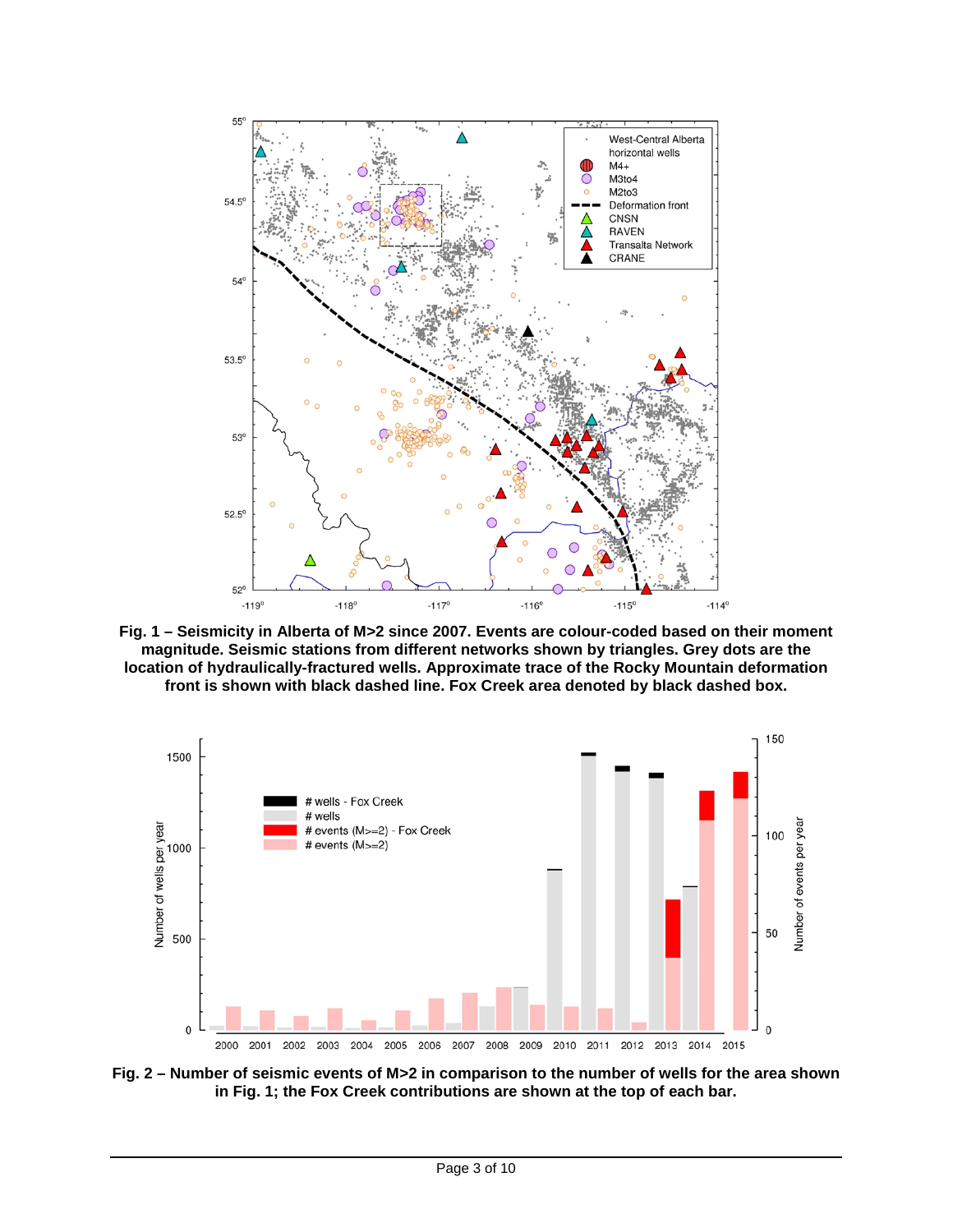The fact that both the number of HF wells and the number of earthquakes are increasing in time does not necessarily suggest any causal relationship. If the HF wells are inducing earthquakes, they must precede the earthquakes in time, and be closely related in space. We used a simple methodology to determine if there is a spatial and temporal correlation between oil and gas activity and seismic events. This involved scanning the well database from AER to count the number of HF wells with earthquakes of **M**>2, **M**>3, **M**>4 within a 20 km radius. The 20 km figure for potential spatial correlation, over the entire area of Fig. 1, was chosen as an upper bound on the likely correlation distance considering a number of factors. These factors include the following considerations: (i) the location uncertainty in events is typically 10 km in most areas and sometimes larger, as evidenced by differences in event locations quoted by different agencies (AGS, GSC) for the same events; (ii) events might be induced at distances up to a few km from the causative well, as the fluid pressures diffuse along local faults and fractures; and (iii) the HF wells may be several km in lateral extent. It should be noted that that we did not consider earthquake depth in this correlation check, because the large uncertainties in focal depths for the vast majority of events in the catalogue preclude such a check.

Once a potential spatial correlation was identified, a check was made for a temporal link. We considered that there is a potential temporal correlation if the event occurred within a window beginning with the date drilling was completed and ending ~1 month after the "on production" date. Previous studies suggested that triggered earthquakes usually occur either during or hours after hydraulic fracturing begins (Holland, 2011; BCOGC, 2012) but this appears to be changing. In particular, in Fox Creek some of the larger events have occurred during flowback operations after the completion of hydraulic fracturing (Schultz et al., 2015).

Table 1 summarizes the number of wells that meet both the spatial and temporal correlation criteria, at each magnitude level, for the area of Fig. 1 as a whole, and also for the Fox Creek area (box on Fig. 1). From these statistics, we can make a rough initial estimate of what percentage of all wells fracked may result in at least one event, above each **M** level that we are considering. However, we must bear in mind that the count is incomplete at the **M**2 level due to the limited number of stations. Furthermore, of the 7102 total wells in our database, 397 wells are not considered in this study since the "on production" dates are not reported (thus they may not yet have been fracked). Finally, the well data are not complete for 2014 so we may be missing some wells that are potentially correlated with seismicity in 2014.

| Year | $M>=2$ | $M>=3$        | $M>=4$   | Whole region       | $M>=2$   | $M>=3$ | $M>=4$      | <b>Fox Creek</b>         |
|------|--------|---------------|----------|--------------------|----------|--------|-------------|--------------------------|
|      |        |               |          | # wells fracked/yr |          |        |             | # wells fracked/yr       |
| 2006 | 0      | 0             | 0        | 25                 | 0        | 0      | 0           | O                        |
| 2007 | 1      | $\Omega$      | 0        | 39                 | 0        | 0      | $\mathbf 0$ | 0                        |
| 2008 |        | 0             | 0        | 131                | 0        | 0      | $\Omega$    | 0                        |
| 2009 | 3      | 1             | $\Omega$ | 237                | $\Omega$ | 0      | $\Omega$    | $\overline{\phantom{a}}$ |
| 2010 | 6      |               | O        | 903                | 0        | 0      | $\Omega$    |                          |
| 2011 | 8      | $\mathcal{L}$ | $\Omega$ | 1526               | $\Omega$ | 0      | $\Omega$    | 19                       |
| 2012 | 6      | 3             | 0        | 1436               | 0        | 0      | 0           | 29                       |
| 2013 | 82     | 16            | 0        | 1402               | 4        | 3      | $\Omega$    | 28                       |
| 2014 | 73     | 3             | 0        | 797                |          | 0      | 0           | 5                        |

**Table 1 – Number of horizontally-fractured wells in study region that may be associated with seismicity, at magnitude thresholds of 2, 3 and 4.**

Based on Table 1, we see that there has been a significant rise in both the number of horizontal wells and those that may be associated with seismicity. If the relation is indeed causal, it appears that the rate of induced events at the **M**>3 level is of the order of 1/100 to 1/1000 on a per well basis in the region as a whole. In Fox Creek, the rate is higher, perhaps as high as 1/10. It is important to note that the record of **M**>2 events in the Fox Creek area is incomplete due to the sparse station coverage. We reiterate that there are no disposal wells or other suspected sources of induced seismicity in this area.

Figure 3 examines the wells in the Fox Creek area that appear to be correlated with seismicity in each year. Prior to 2012, there were no detected seismic events in the area. Over the period from 2009 to 2012, over 100 wells were hydraulically fractured in the area with no associated seismicity. Then in 2013 there was an abrupt acceleration of induced events, that continues to this day. The apparent association between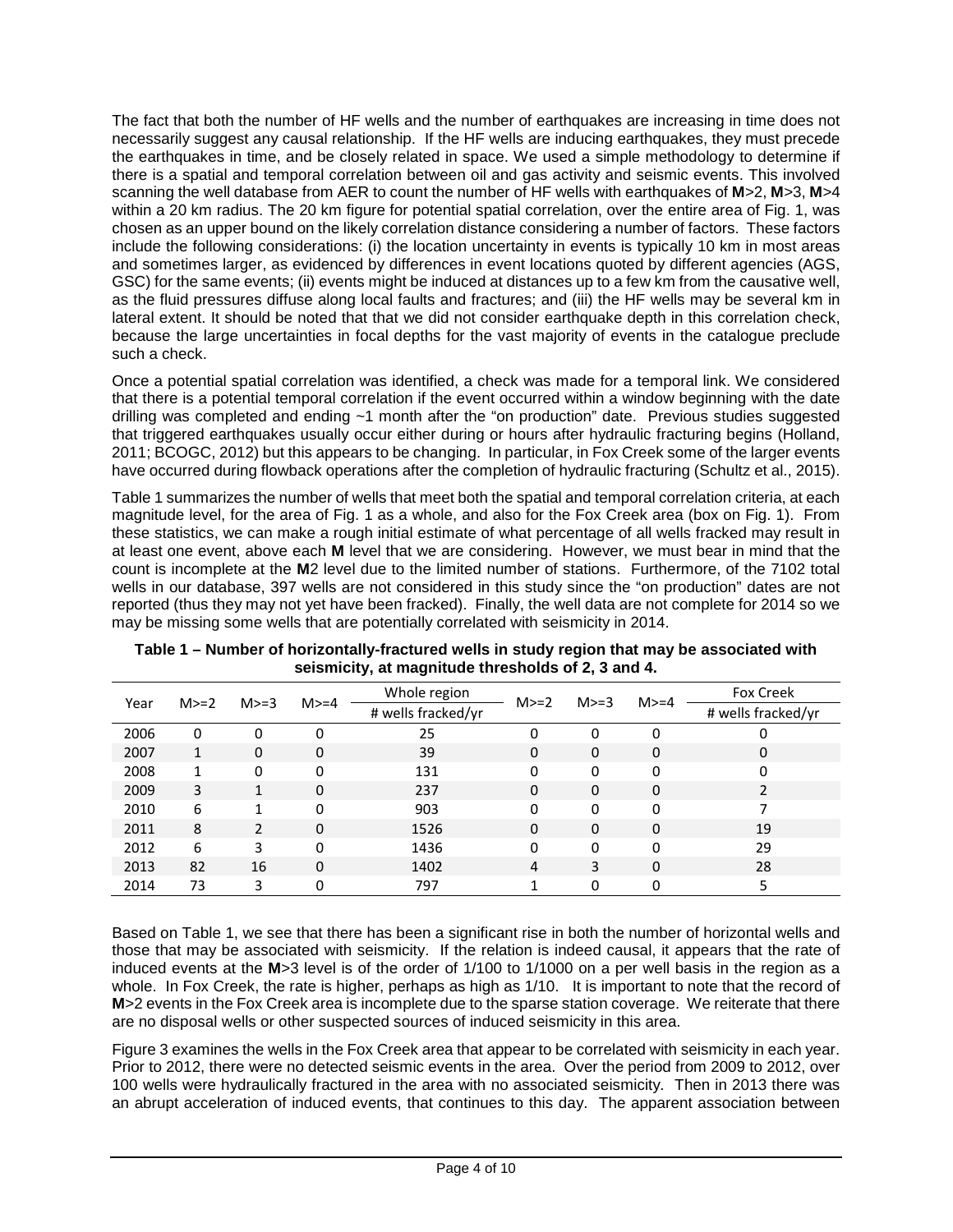the HF wells and seismicity is strong (see Schultz et al., 2015 for more details). About 1/10 to 1/100 wells in this area appear to trigger significant seismicity. By comparison, in western Alberta as a whole this rate appears to be an order of magnitude lower. In the following sections we examine the hazard implications of the observed rates of induced seismicity from hydraulic fracturing. We first look at the hazard from natural sources in the area, then examine how the additional events change that hazard. The focus is on the low probabilities that are of most concern to critical facilities.



**Fig. 3 – Seismicity (circles) and HF wells (squares) in the Fox Creek area in each year since 2009. Darker squares are wells that satisfy the potential correlation criteria at the M>2 level. The triangles in the panel for 2014 show M>3 events that have occurred in the first 3 months of 2015 (no well information yet available for 2015).**

# **3. Seismic Hazard at Fox Creek from Natural Sources (2013)**

We use the national seismic hazard model of the Geological Survey of Canada (GSC), developed in 2013 for the 2015 National Building Code of Canada (Halchuk et al., 2014) as the benchmark for the hazard prior to the commencement of the induced seismicity near Fox Creek. For this exercise, we follow the classic probabilistic seismic hazard analysis (PSHA) methodology as originally developed by Cornell and McGuire, using the EQHAZ software (Assatourians and Atkinson, 2013) for the calculations. We select a site in the middle of the area that is currently active (small box shown in Fig. 1). The baseline model from GSC, assuming uniform seismicity distributed over a broad regional zone, is adopted without modifications, and does not reflect any of the induced seismicity from 2013 to the present. Therefore our calculations will mirror those of the GSC for the 2015 hazard maps (as given in Halchuk et al., 2014). We note that some of the regional events in the baseline seismicity prior to 2013 may have been induced, and therefore the "natural seismicity hazard" may have some influence from induced events that have occurred in the past in the region. However, there are no previous historical seismicity clusters anywhere near Fox Creek, and thus any contributions to hazard from induced seismicity can be assumed negligible prior to 2013.

We adopt the GSC magnitude-recurrence parameters and uncertainty estimates as given in Halchuk et al. (2014). The ground motion model, also adopted directly from the GSC national hazard model, is a threeequation suite that represents median motions and their epistemic uncertainty, for B/C site conditions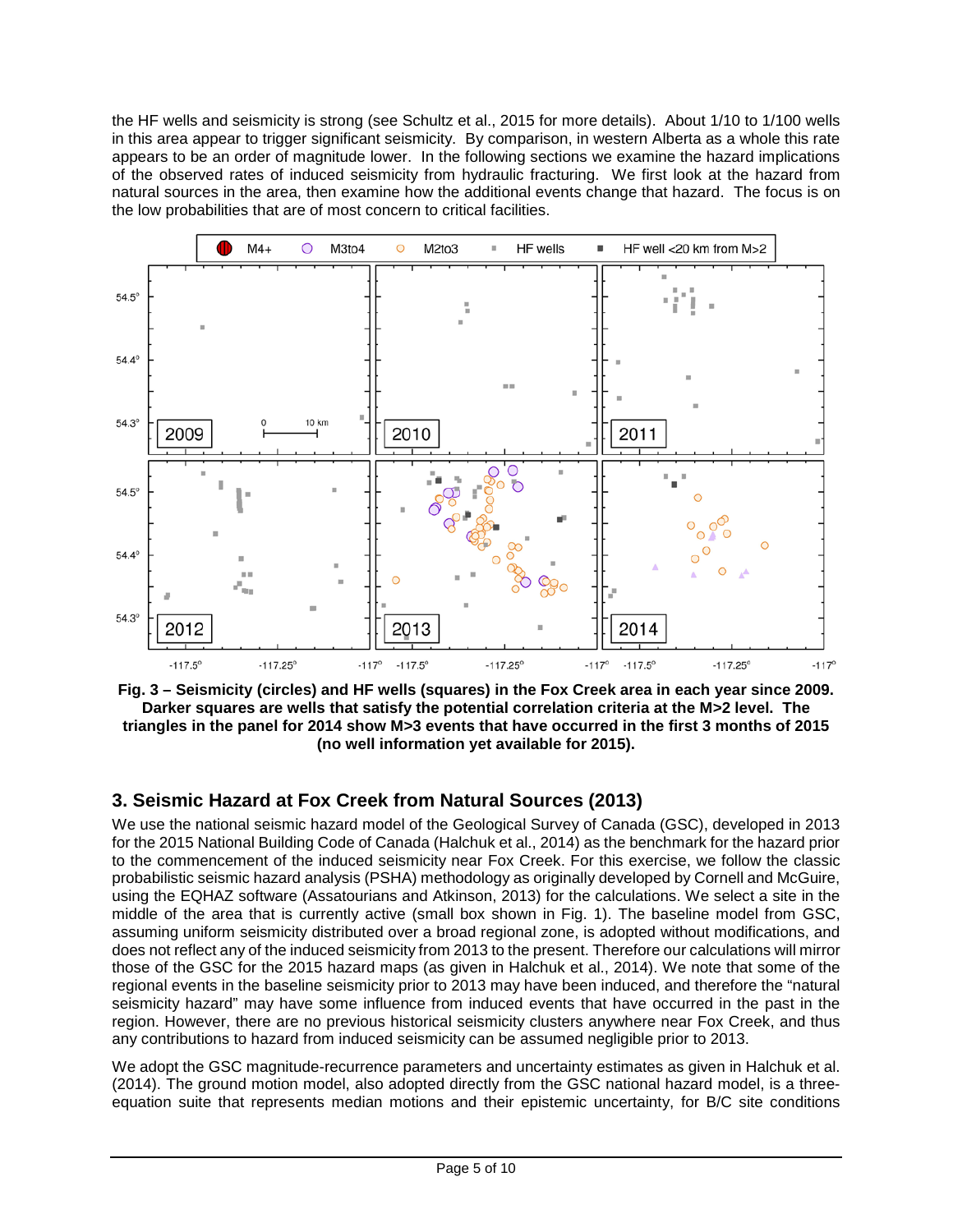(shear-wave velocity of 760 m/s), as described by Atkinson and Adams (2013). Aleatory variability is also included as specified in the GSC model. The Fox Creek site is near the boundary between active tectonics in western North America (WNA), and stable craton tectonics in eastern North America (ENA); this roughly follows the deformation front indicated on Fig. 1. There are thus two ground motion models employed in this region, one for shallow crustal earthquakes west of the deformation front (WNA) and one for events to the east (ENA). The zone in which the site is located draws from the western model, while the less-active regions to the east use the eastern model; the reader is referred to Halchuk et al. (2014) for details.

The uniform hazard spectrum (UHS) for Fox Creek, calculated using EQHAZ and the GSC hazard model, considering natural seismicity as of 2013, is shown on Figure 4 for a probability of exceedance of 1/10,000 per annum (p.a.). This probability is commonly used to check the seismic resistance of critical structures such as dams and nuclear power plants. The UHS plots the mean-hazard values of the response spectrum (5% damped pseudo-spectral acceleration, horizontal component, on B/C site conditions) for the stated annual probability, at selected frequencies of vibration. Fig. 4 also shows the UHS that results from the potential for induced seismicity from hydraulic fracturing, which will be described in more detail in the next section.

To place the UHS in context, we show a few scenario events, drawn from the median branch of the WNA ground-motion prediction equation (GMPE) suite, with one standard deviation added, in comparison to the UHS. We choose a median-plus-sigma GMPE level as this is typically a strong contributor to hazard. It is observed that the 1/10,000 motions from the natural-seismicity hazard are similar to those expected from events of **M**~6.75 at distances ~80 km. By comparison, moderate events (**M**~5) at close distances may cause stronger motions than these scenarios at high frequencies, but much weaker motions at low frequencies  $\left($ <1 Hz). As we show next, these are the type of motions expected from potential induced seismicity sources.





**Fig. 4 – The UHS for Fox Creek at 1/10,000 p.a. as of 2013 due to natural seismicity. The corresponding UHS for induced seismicity (described in the next section) is also shown. Expected motions (medium GMPE plus sigma) for several scenario events are shown for comparison: M6.75 at 80 km (hypocentral distance), and M5.0 at 2 to 10 km.**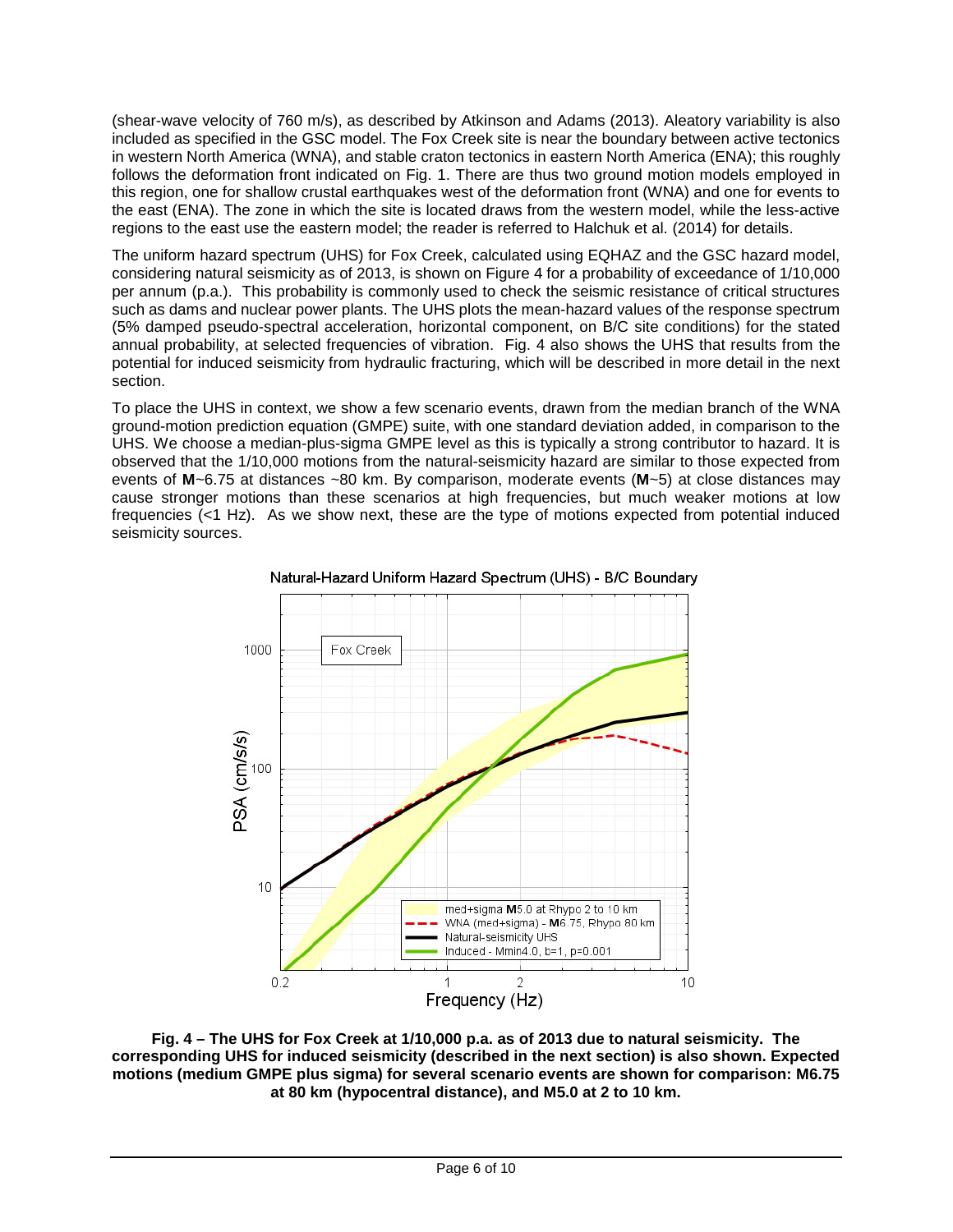## **4. Seismic Hazard Model at Fox Creek from Induced Seismicity (2014-2015)**

In December of 2013, the seismicity rate at Fox Creek changed dramatically when a sequence of events of **M**>3 was apparently initiated by hydraulic fracturing. The hydraulic fracturing took place at a depth of about 2 km, which is the presumed depth of the seismic activity; this also agrees with estimated depths from preliminary regional moment tensor analyses (A. Babaie Mahani, pers. Comm., 2015; W. Greig, pers. Comm., 2015). The details of the operations that induced the seismicity are just now starting to be released (information on hydraulic fracturing locations and volumes becomes public about 1 year later). However, the sequence is known to have been frack-induced, in part because there are no disposal wells or other plausible sources nearby, and in part by the information currently available on the timing of the events in relation to hydraulic fracture operations that were taking place in the area (Schultz et al., 2015). Moreover, in Jan. 2015, there were an additional 24 events of **M**≥2 in the same area, six of which had **M**>3. The largest event, which occurred Jan. 23, 2015, had an estimated **M**=3.9 (Novakovik and Atkinson, 2015), though its local magnitude was significantly higher: ML=4.4; the estimated depth is 2.1 km. The events were all located in a small area near Fox Creek, which we have represented as a new seismic source zone, whose extent is given approximately by the small  $(-10\times10 \text{ km})$  inner square in Figure 1 (latitude 54.355° to 54.445°, longitude -117.377° to -117.223°). We are considering the hazard for a site in the center of this activity. Thus it is important to recognize that the results will apply only to sites in very close proximity (within a few km) to such operations.

In the following we describe briefly the parameters used in the PSHA calculations for the induced-seismicity source. We are guided by the Fox Creek example, but the approach is quite generic and could be applied to other cases of induced seismicity. Further information and sensitivity analyses are provided in Atkinson et al. (2015).

### **4.1. Magnitude-recurrence parameters**

The rate of events that contribute to the hazard will be controlled by the rate and slope parameters of the Gutenberg-Richter relation, and the minimum and maximum magnitudes over which the contributions to hazard are integrated. We use a truncated-exponential Gutenberg-Richter relation to characterize the magnitude recurrence parameters for the induced-seismicity source. We assume an event rate of ~10 **M**≥3 events in a year. This might be the applicable rate, in the short term, if frequent operations are expected to continue inducing seismicity at the rates observed at Fox Creek in the last year or so. We assume a typical regional b-value (slope of the Gutenberg-Richter relation) of 1.0 (Adams and Halchuk, 2014). This rate appears to be consistent with observed rates in the Fox Creek area (Atkinson et al., 2015).

The minimum magnitude considering in the hazard analysis, **M**min, is an important parameter that exerts significant influence on the results. Induced events are much shallower than natural events on average, and may thus cause strong ground motions at close epicentral distances (Atkinson, 2015; Hough, 2014). Moreover, it has been observed that induced events of **M**3.5 have caused some damage to vulnerable structures (Giardini, 2009). For natural events, of average focal depth (10 km), **M**min=4.75 is typically used (e.g. Adams and Halchuk, 2014), as smaller events have not generally been observed to cause damage to well-engineered structures. One approach to estimate the appropriate **M**min for induced events is to calculate the magnitude that produces the same amplitude of ground shaking as that produced by **M**=4.75, assuming the focal depth is 2 km instead of 10 km. If we use peak ground velocity as an index parameter for damaging ground motion, we would infer that an appropriate **M**min for events at 2 km focal depth is **M**=3.6 (i.e. an event of **M**3.6 at R=2 km produces the same PGV as an event of **M**4.75 at R=10 km, according to the GMPE of Atkinson, 2015). However, the **M**3.6 event may be less damaging due to its very short duration and high-frequency nature. To consider this, we adopt a value of **M**min=4.0 for this exploratory analysis.

The maximum magnitude (**M**max) for hydraulic-fracture-induced events is not known, but the largest observed event has increased over time, and thus any absolute maximum that may exist has probably not yet occurred. In this study we take a value of **M**=4.5 as a lower bound on Mmax. For the upper bound on **M**max, we assume an event that is somewhat smaller than the maximum magnitude for natural events and weight the distribution towards low to moderate values of **M**max. We use a logic-tree format to represent the assumed probability distribution of **M**max to input to the PSHA, with branch weights (wi) as follows: **M**max=4.5 (w<sub>i</sub> =0.4); **M**max=5.0 (w<sub>i</sub> =0.3); **M**max=5.5 (w<sub>i</sub> =0.2); **M**max=6.5 (w<sub>i</sub> =0.1). We note that more extreme scenarios for **M**max have not been considered here - we are placing most of the weight towards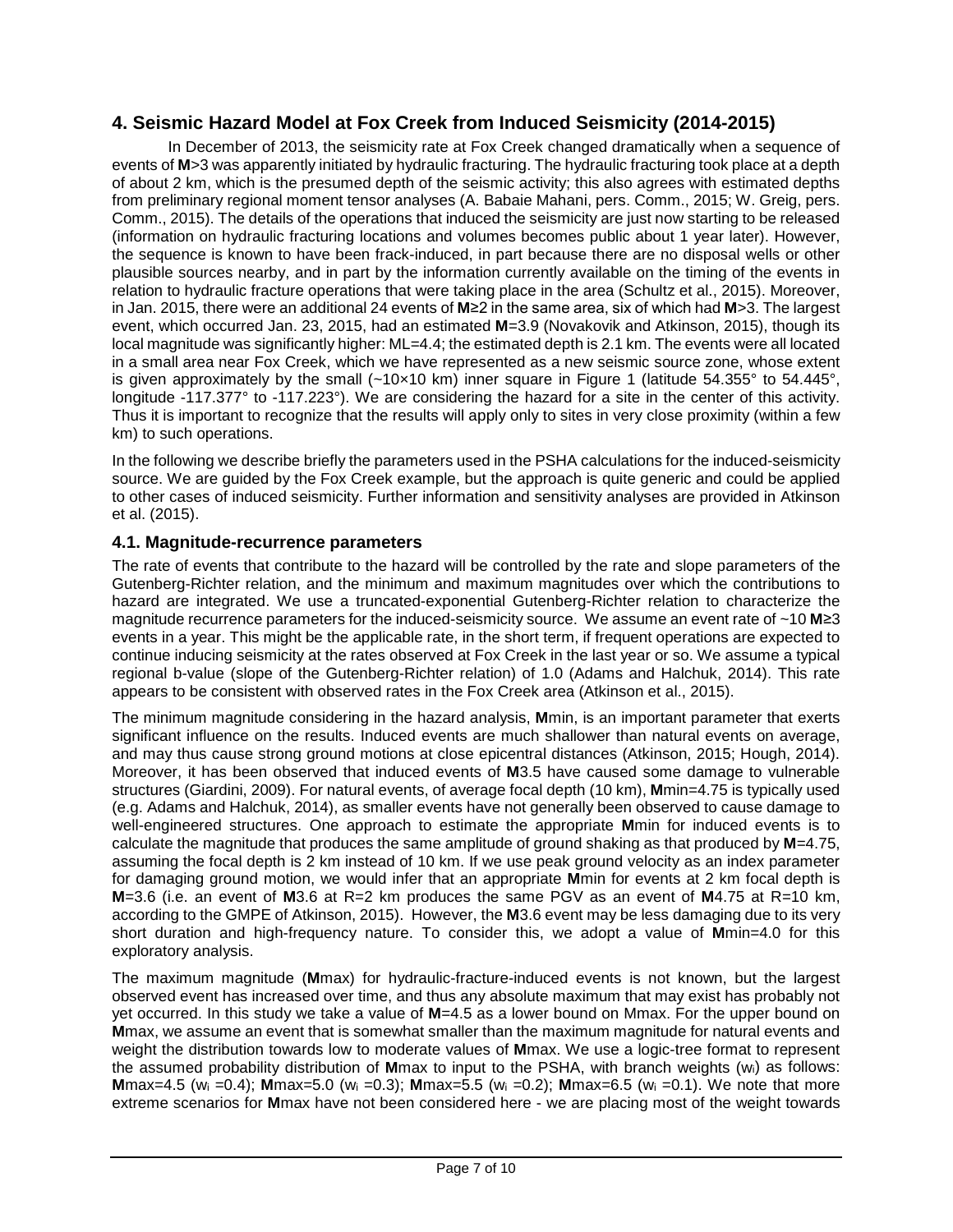the low end of the distribution, while allowing for some possibility that **M**max could be as large as 6.5. A more conservative approach would be to consider that the distribution of **M**max is the same for natural and induced seismicity sources (e.g. Petersen et al., 2015). Sensitivity tests have shown that the results are not very sensitive to the distribution of **M**max (e.g. see Atkinson et al., 2015). For example, if we halved the weight given to the two larger values of **M**max, redistributing that weight onto the lower two values, our conclusions would not change significantly.

## **4.2. Ground-Motion Prediction Equations (GMPEs) for induced seismicity source**

Most GMPEs are not well suited for induced seismicity applications, as they were not derived to adequately model amplitudes for moderate events at the very close hypocentral distances that result for shallow events. Specifically, for this exercise, we consider that the source depth will be in the range of 2 to 5 km, weighted as follows: h=2 km (w<sub>i</sub> =0.3), h=3 km (w<sub>i</sub> =0.4), h=5 km (w<sub>i</sub> =0.3). This depth range is consistent with induced seismicity in the Fox Creek area. Thus the GMPE needs to be applicable for small to moderate events at hypocentral distances as small as 2 km.

We adopt the Atkinson (2015) GMPE developed for **M**<6 events at distances < 40km, parameterized in hypocentral distance (Rhypo), as a representative model for induced-event ground motions. We construct upper and lower branch models to model its epistemic uncertainty, in an analogous approach to that taken by Atkinson and Adams (2013) for the GSC national model. This will provide a simple three-branch groundmotion model, consisting of a central, lower and upper GMPE for median motions. The epistemic uncertainty is very significant at close distances (Atkinson, 2015), and thus the lower and upper GMPE curves will spread widely. At larger distances (where focal depth is unimportant) the amount of epistemic uncertainty should converge to that in the Atkinson and Adams (2013) uncertainty model. It should be further noted that aleatory uncertainty is larger for induced events than for natural events, as discussed in Atkinson (2015) and Douglas et al. (2013). The GMPE model and its uncertainty is of critical importance to the seismic hazard result, which is why we focus explicitly on the magnitude-distance range of interest, and consider the implications of large epistemic uncertainty at short hypocentral distances.

## **5. Comparison of Induced-Seismicity to Natural-Seismicity Hazards**

Figure 5 provides an overview of the induced-hazard curves in comparison to the corresponding curve for the natural-seismicity hazard. Here we have assumed that the probability of inducing a sequence characterized by a rate of 10 **M**≥3 events p.a. is in the range of 0.01 to 0.001. Therefore the assumed rate of **M**≥3 events is effectively 0.01 to 0.1 on a per well basis (the product of the rate and the activation probability). The other parameters of the PSHA are as given in Section 4. Figure 5 shows that the ground motions attributeable to the induced-seismicity hazard clearly exceed those from the natural-seismicity hazard at all probability levels of interest, at least for frequencies of 1 Hz and greater, PGA (peak ground acceleration) and PGV. We caution that this statement is heavily conditioned upon the fact that this region has a low background level of natural seismicity. In areas of high natural seismicity, the relative impact of the induced seismicity source would be much less, because the natural-hazard curves would be at a much higher level.

In conclusion, for a reasonable range of input parameters to a PSHA, the seismic hazard from an inducedseismicity source representing hydraulic fracturing at close proximity can greatly exceed the hazard from natural seismicity, in settings where the natural hazard is low. This is because the induced seismicity source presents the potential for significant events at very close distances, which can cause large ground motions. This issue is particularly important for critical infrastructure, for which the target reliability levels are high. Further research is required to understand the parameters that control the hazard, and to develop approaches for hazard mitigation.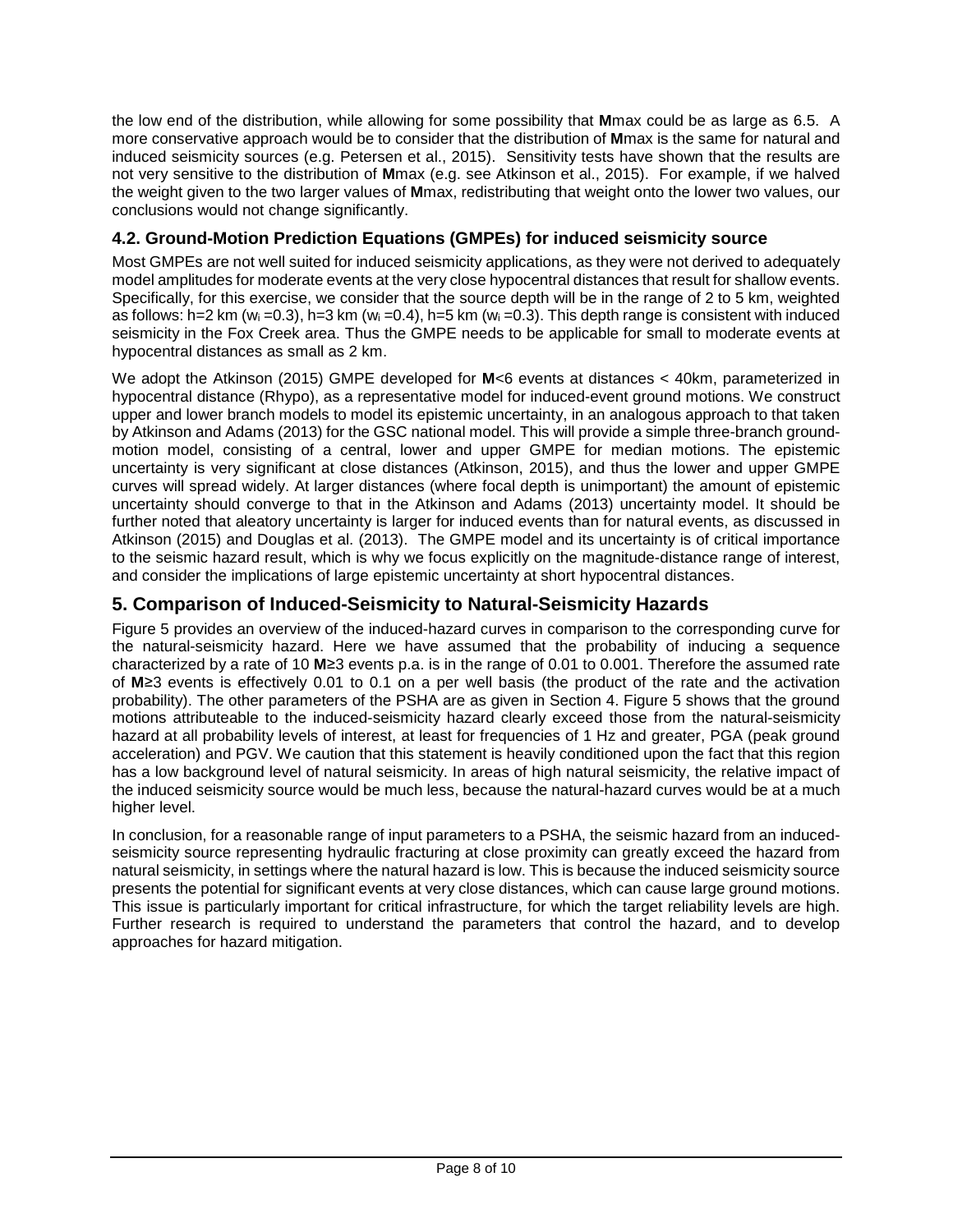

**Fig. 5 – Induced-seismicity hazard curves at Fox Creek showing effect of activation probability in the range from 0.01 to 0.001 p.a., for an assumed rate of 10 M>3 p.a. with a b-value of 1. (Mmin=4.0, Mmax is a distribution from 4.5 to 6.5).**

### **6. Acknowledgements**

Funding for this study from the Natural Sciences and Engineering Research Council of Canada and TransAlta is gratefully acknowledged. We thank Honn Kao for his constructive review comments.

### **7. References**

- Assatourians, K., and G.M. Atkinson (2013). EqHaz An open-source probabilistic seismic hazard code based on the Monte Carlo simulation approach, Seism. Res. Lett., 84(3): 516-524.
- Atkinson, G. M., and J. Adams (2013). Ground Motion Prediction Equations for Application to the 2015 Canadian National Seismic Hazard Maps, Can. J. Civil Eng., 40(10): 988-998.
- Atkinson, G. M. (2015). Ground-motion prediction equation for small-to-moderate events at short hypocentral distances, with application to induced seismicity hazards, Bull. Seismol. Soc. Am., doi: 10.1785/0120140142.
- Atkinson, G. M., H. Ghofrani, and K. Assatourians (2015). Impact of induced seismicity on the evaluation of seismic hazard: some preliminary considerations, Seism. Res. Lett., 86(3), doi: 10.1785/0220140204
- BC Oil and Gas Commission (2012): Investigation of observed seismicity in the Horn River Basin; technical report; Province of British Columbia, 29 p., http://www.bcogc.ca/investigationobserved-seismicityhorn-river-basin.
- Douglas, J., B. Edwards, V. Convertito, N. Sharma, A. Tramelli, D. Kraaijpoel, B. Mean Cabrera, N.